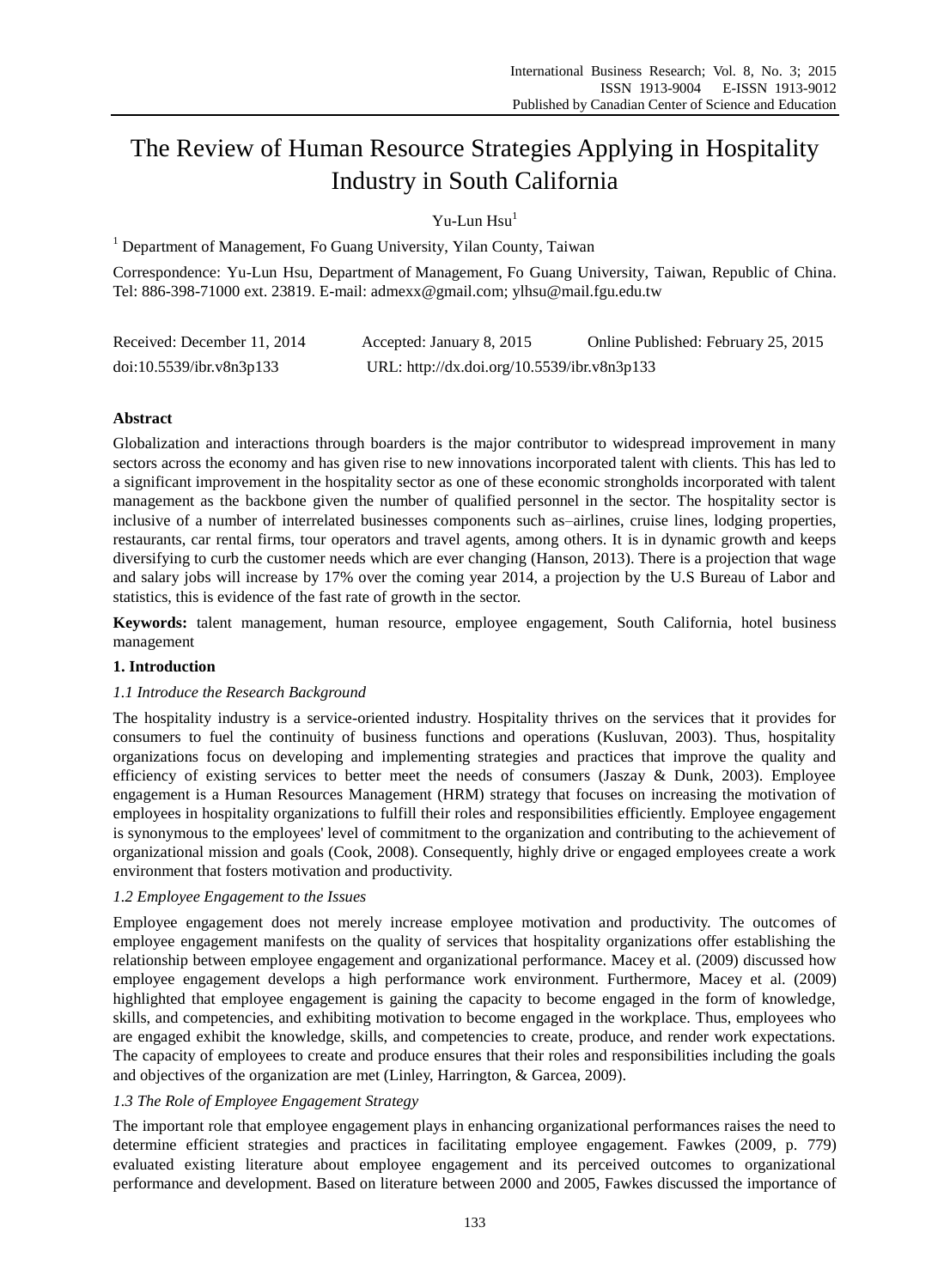focusing future research studies on employee engagement. Although employee engagement was a concept in organizational and HR management decades ago, organizations were only able to adopt it as a practice and strategy recently. Future studies should also apply the empirical approach in order to systematically evaluate various variables that affect the outcomes of employee engagement (Fawkes, 2009; Linley, Harrington, & Garcea, 2009).

The increasing attention focused on employee engagement by organizations raises the need to study HRM practices and strategies that increase employee engagement. In the hospitality industry, hotels, motels, and inns are continually adopting employee engagement strategies and practices. Different hospitality organizations that have been applying employee engagement for some time attest to its benefits and contributions to organizational performance, while other organizations that are still planning to adopt employee engagement strategies and practices seek information on how to implement and integrate these strategies and practices to business functions and operations.

Outcomes of research on employee engagement will help various organizations in the hospital industry to develop and implement best practices in employee engagement that will yield desirable results to organizational performance. The objectives of the study are to identify best practices in employee engagement that are implemented selected hospitality organizations and identify the effect of these practices to organizational performance. The unit of analysis will be hotels, motels, and inns in Santa Barbara, California. Previous reports indicated that even during the global economic recession, majority of hotels, motels, and inns in the city have maintained a desirable occupancy rate. The capacity of hospitality organizations in Santa Barbara City to maintain organizational performance is a reflection of the success and efficiency of overall business management strategies and practices. Thus, studying hotels, motels, and inns in the city is expected to yield significant information for the objectives of the study.

A vital component to major contribution in the sector is adherence to the Human Resource Management and its policies in operation. One long-standing practice is the adherence of organizations to Human Resources Management (HRM), an important approach that allows it to deal with its staff of employees in such a way that their commitment to the company furthers organizational performance. HRM is considered a strategy that ideally steers the organization's human resources towards becoming valuable assets that contributes to organizational success (Noe, 2004). Noe (2004, p. 2) said that HRM constitutes "the policies, practices, and systems that influence employee's behavior, attitudes, and performance".

HRM was established as a rejoinder to the fact that organizations will cease to exist without human beings who comprise the organization's human resources. What will become of organizations without the engagement of people who exhibit the necessary and adequate knowledge, skills, and competencies to meet or realize the goals and objectives of the organization? The perceptible value of human resources to the quality of performance and success of organizations has set forth HRM as a vital part of undertakings within the organization. As explicit discussed by Sims (2007, p. 4).

## *1.4 Tourism in Santa Barbara*

Thousands of people visit California every year to visit and enjoy the many entertaining, pleasurable, and relaxing places and unique activities that the state offers to tourists. California is a great place to visit year-round… You can enjoy hiking, canoeing, rafting and other warm-weather outdoor activities in summer, spring and fall; skiing is good from about late November to early spring. Beaches are scenic all year, but swimming is only comfortable at the height of summer in Northern California and from around May to October in Southern California, though surfers and divers hit the waters year-round in wet suits. Winter is whale-watching season, when gray whales migrate down the coast from Alaska. (Schulte-Peevers, 2003, p. 44) Apart from the excitement and entertainment that California offers, visiting the state may also be a didactic experience especially when it comes to revisiting history. Kropp (2006) emphasized the influence of the Spanish era in California. As Kropp has discussed, "the ruins," which are assiduously preserved in the state, "naturalized the end of the Spanish era in California, providing an organic explanation for the region's chronology," (p. 80) in other words, history.

Thus, what makes California a melting pot of many tourists from various places is the presence of diverse activities that people can enjoy any time of the year, as well as the scenic spots that change with the seasons from which people may obtain lessons or information about history. The state of California offers something that matches the varied choices and preferences of people. As a result, the service industry in California, including hospitality and lodging, are thriving continually.

For instance, Santa Barbara in Southern California is one of the many cities in the state that attracts thousands of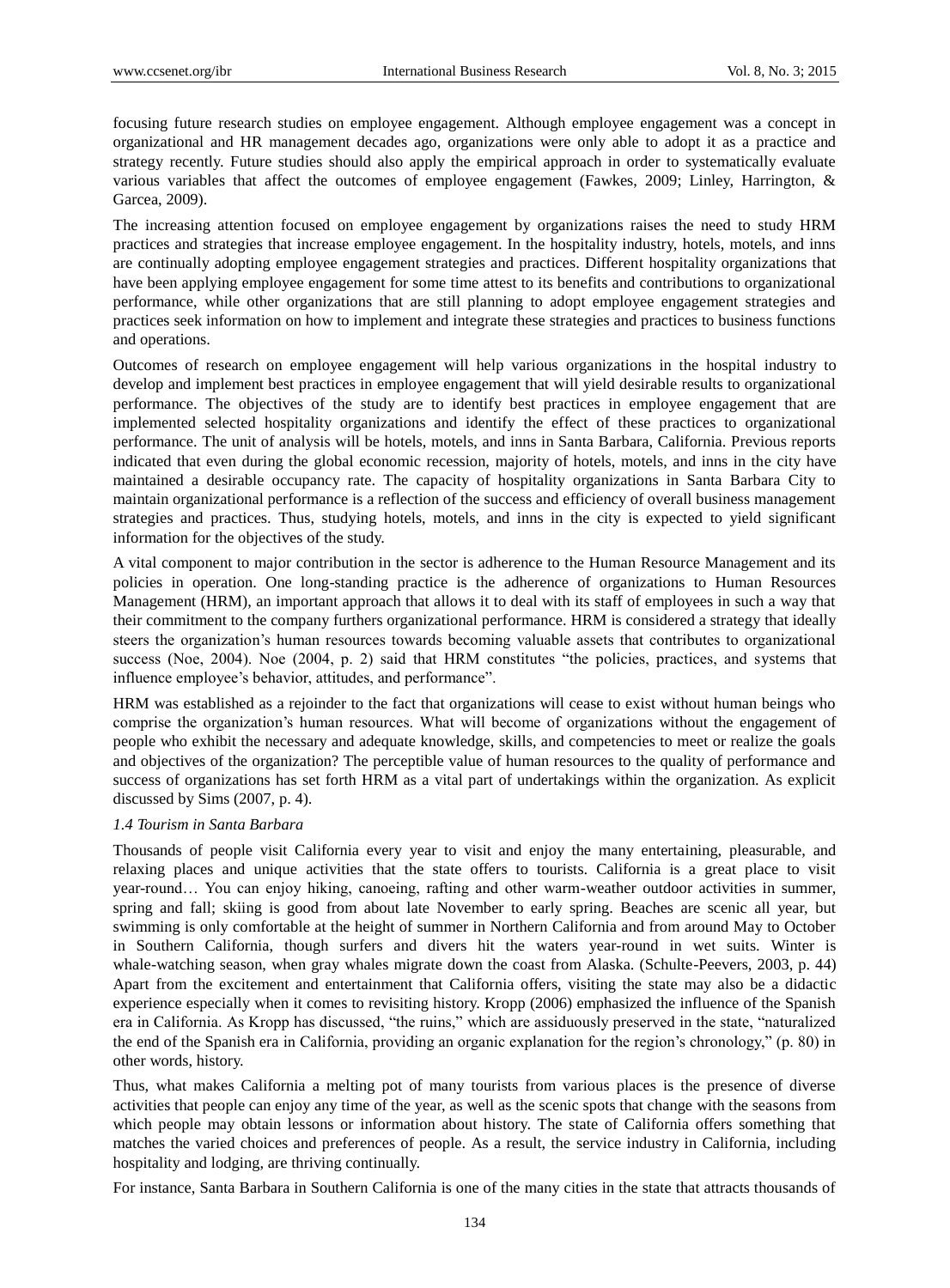visitors every year. As reported by Preservation Nation, which is an organization that supports the preservation of historical places in the United States (Preservation Nation, 2009a), Santa Barbara is a "premier resort destination with its idyllic, year-round climate and breadth of attractions." The city exhibits a "blend that reflects Spanish, Moorish, Portuguese and American Indian roots," and "is a Mecca for outdoor pursuits," offering "unforgettable dining, lodging and shopping." (Preservation Nation, 2009b) Among famous tourist spots include the Santa Barbara Botanical Garden, the Rattlesnake Canyon, the Santa Barbara Museum of Art, the Stearns, Wharf, and many more (Garvin, 2002).

Due to the appealing tourism offerings of Santa Barbara, it is one of the leading cities that are frequented by tourists all year round. The lodging performance of various hotels in Santa Barbara reflects the booming hospitality industry in the city. In California alone, Smith Travel Research reported that the lodging performance (53.6 percent in 2008) in Santa Barbara is included in top cities identified with the highest rate of lodging occupancy along with Santa Ana/Costa Mesa (59.7 percent), Santa Monica/Marina Del Ray (58.2 percent), San Francisco/San Mateo (56.9 percent), Palm Springs (53.7 percent), and Anaheim (53.6 percent). (Smith Travel Research, 2008) In 2007, the room occupancy rate in Santa Barbara was 75.4 percent. For the subsequent quarters of 2008, the occupancy rate in Santa Barbara was 57.4 percent, 66.5 percent, 81.5 percent, and 67.8 percent respectively. During the first quarter of 2009, the rate of occupancy came down to 53.6 percent (Smith Travel Research, 2008).

Furthermore, the Santa Barbara Conference and Visitors Bureau and the Film Commission reported that "The Santa Barbara countywide hotel market consists of 181 properties with 10,121 daily available rooms. Of this, 3,458 rooms are located in the city of Santa Barbara." In comparison with other county areas, "Santa Barbara City had a far higher ration of hotel visitors, 74.0% versus 41.6%." In addition, "More than 800,000 passengers travel through the Santa Barbara Airport annually… Of the total \$1.5 billion visitors spent in Santa Barbara in 2008, excluding non-taxable admissions, transportation, and spa/beauty services, the County earned \$49.9 million in local taxes… Of the total taxes, \$40.85 million were transient occupancy tax, accounting for 81.9% of all visitor generated taxes, reflecting the fiscal importance of lodging." (Santa Barbara Conference Visitors Bureau & Film Commission, 2008).

In addition, the local government in Santa Barbara allocates the highest resources for public services, especially for hospitality and lodging, from airport capital, roadways, and transportation, which makes up the lodging industry in the city, water supply for lodging and recreational institutions and facilities, and such, and in turn receives great revenue for it, which is the reason for the city's booming economy (The City of Santa Barbara, 2005; 2008). The local government is dedicated to ensure that it attracts more tourists each year in order to increase and stabilize its economy (Santa Barbara Conference Visitors Bureau & Film Commission, 2008).

The dynamic hospitality and lodging industry in City of Santa Barbara, as compared to other cities in the country, rationalize the appropriateness of focusing the study of strategic human resources management in the city. With the dynamic and functional hospitality and lodging industry in Santa Barbara, there is much to be learned on how institutions ensure that services are kept on force, specifically through employee engagement in this industry through talent management.

Since hospitality and lodging is a service industry, the attributes, contributions, performances, and overall engagement of human resources is extremely important. The service industry, as discussed by Bohlander and Snell (2009), should ensure that managers develop and implement "strategic priorities into functional areas of the organization… in particular there needs to be a clear alignment between HR and the requirements of the organizational strategy." (p. 75) Herein lays the significance of talent management in this particular study. Talent management, based on the discussions of Armstrong, "is the use of an integrated set of activities to ensure that the organization attracts, retains, motivates and develops the talented people it needs now and in the future. The aim is to secure the flow of talent, bearing in mind that talent is a major corporate resource." (Armstrong, 2006, p. 390) Based on this definition of talent management, the performance of the hospitality and lodging industry in the City of Santa Barbara, California shall be analyzed and evaluated. Santa Barbara has been experiencing a significant improvement in the sector, indicated by a rise in tourism and its management.

## *1.5 Talent Management and Research Purpose*

In order to uncover the efficiency of talent management in enhancing employee engagement in the hospitality and lodging industry in the City of Santa Barbara, California, it is highly relevant to determine how strategic HRM, specifically talent management, is employed in hotels, motels, and inns and the city and its effects on the quality of employee engagement. This research will obtain the responses to these questions from top-level officials within these establishments in Santa Barbara such as the leaders of the organization and the senior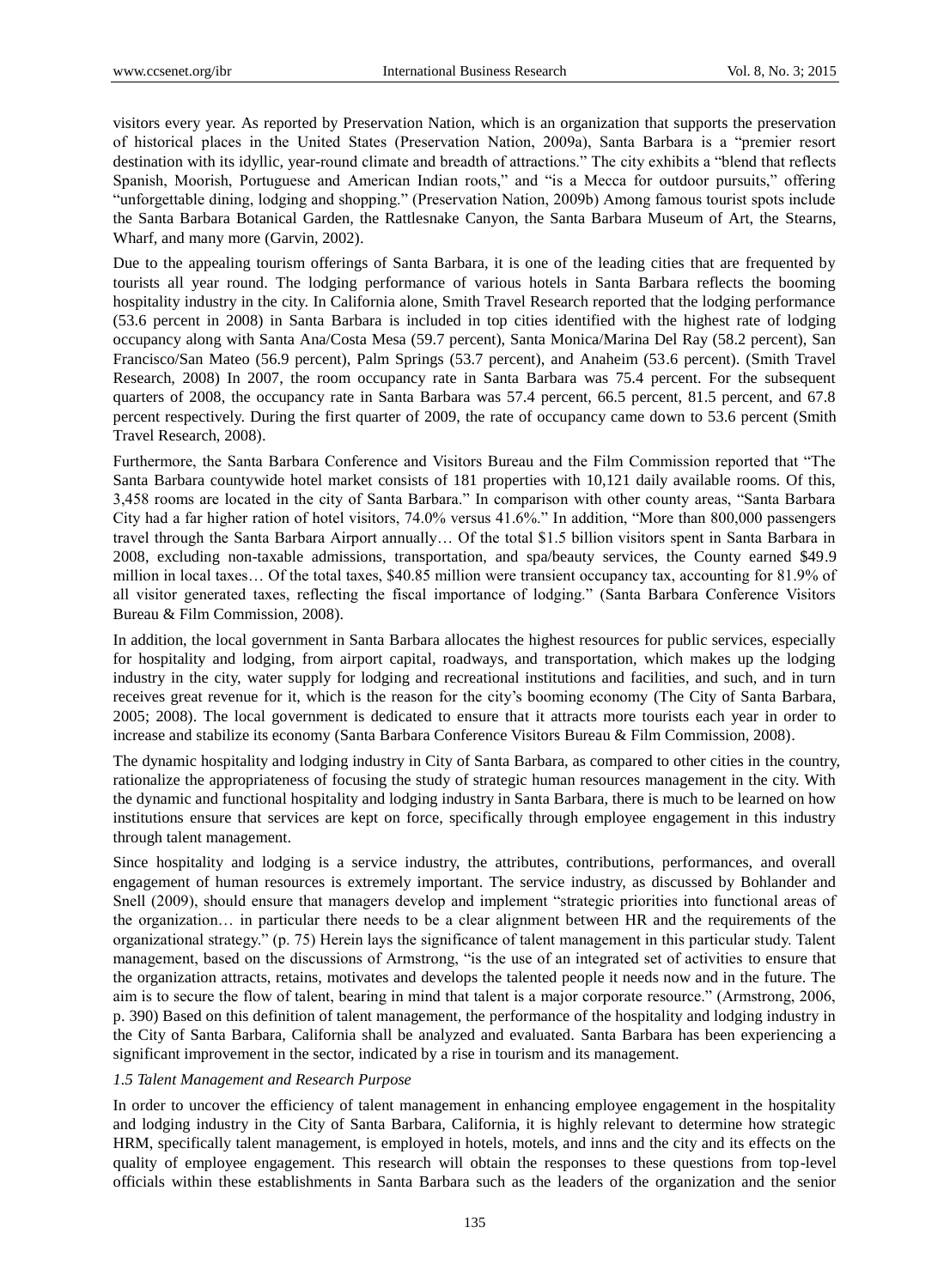managers of HR departments. This study will seek to understand the factors that allow these establishments to perform well, making the hospitality and lodging industry in Santa Barbara a successful. Consequently, being that the hospitality and lodging industry is a service industry, this study will also attempt to identify talent management strategies implemented in these establishments and associate it with employee engagement and organizational success. Expectantly, best practices in talent management will contribute to sound and efficient OD that values the talents and contributions of people to resolve the difficulties and challenges experienced by organizations nowadays.

The purpose of this research study is to determine the impacts and efficiency of talent management, as one HRM strategy, to increase and strengthen employee engagement in hospitality and lodging industry in Santa Barbara, California. Through this, the researcher will be able to compartmentalize best practices in talent management and strategic HRM that will be instrumental in framing OD.

# **2. Method**

The researcher initially contacted the hotels, motels, and inns to ask permission to conduct the interviews with the general manager or assistant manager of the HR Departments, discuss the objectives of the study, and to explain the roles of the participants in the study by actual visits, telephone calls, and e-mails. The schedules were also arranged where the average number of interviews per day was 7. The interviews with the 71 participants were accomplished within 10 days. Before beginning the interview, the researcher asked consent from the participants to allow audio recording of the interviews. The researcher greeted the participant and introduced himself. After the greetings, the nature and objective of the research study was briefly discussed with the participant. The participant was given the opportunity to ask questions before beginning the interview.

During the interview, the researcher took notes to highlight the important topics discussed during the interview. The interview process was flexible but guided by key questions based on the literature review, theoretical framework of the study, and the research questions. Follow-up questions were asked for uncertain or ambiguous responses.

These generally revolve around interviews and statistics done on site with the hotel managers, human resource managers and statistics obtained from the U.S Labor and Statistics concerning hotels and their performance. The hotel and lodging industry in Santa Barbara, south California is big from small-sized (10 rooms on site) to large-sized (more than 100 on site) and around 71 units within the entire area, and the target population focuses on the management level, thus it took plenty efforts on scheduling interviews with management level and the receiving data for the purpose of this study.

# **3. Results**

Miller (2013) attributes the results to efficient client interaction and offer of the best services available. Interaction as seen through social media and other platforms. The effective application of Human resource has widely contributed to this success because of effective managers who are able to stand their ground and make sound decisions for the best of the development. Below is a table showing the strategies that the Large organizations implement as compared to smaller ones as well as their corresponding references for further information.

| <b>HRM</b> Strategies that Large-Size Organizations More Likely Implement (as<br>compared with small-sized organizations) | <b>Author/Reference</b>                  |
|---------------------------------------------------------------------------------------------------------------------------|------------------------------------------|
| 1. Adopt due process procedures                                                                                           | Dobbin et al., 1988                      |
| 2. Adopt employee engagement practices                                                                                    | Lawler et al., 1992                      |
| 3. Rely less on temporary staff                                                                                           | Davis-Blake & Uzzi 1993                  |
| 4. Use more sophisticated staffing                                                                                        | Terpstra & Rozell, 1993                  |
| 5. Training and development                                                                                               | Saari et al., 1988                       |
| 6. Implement highly developed internal labor markets                                                                      | Baron et al., 1986a; Ferris et al., 1992 |
| 7. Pay their employees more                                                                                               | Mellow, 1982                             |
| 9. Engage in drug testing                                                                                                 | Guthrie & Olian 1991a                    |

Table 1. Employee perceived values

These results were obtained from the work operations performed by different managers in the sector in Santa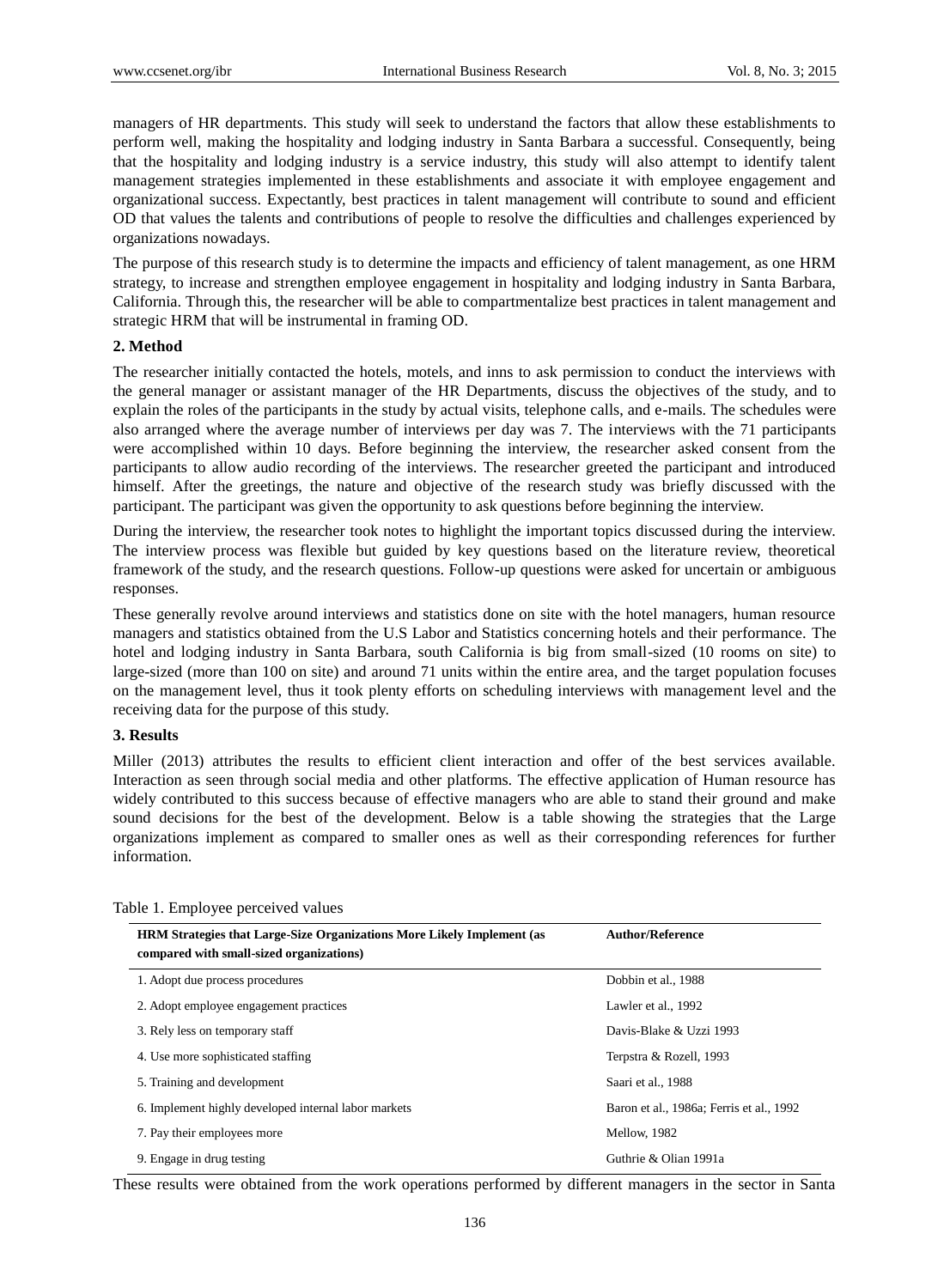Barbara and are some that we sampled to show the various ways that are attributed to the success.

#### *3.1 Open Coding*

The results from the interviews (of the 71 participants), and statistics thus both qualitative and quantitative were read through and analyzed they were basically consistent throughout among the various hotels, car rental and inns that we analyzed. They showed that many of these entities have a common principle that is putting their clients first and offering the best of services they can possibly do. Proper management is also one such as Human Resource Managers have strongly maintained a position of hiring the best possible stuff members to perform various different functions. Definitely consider employee engagement in planning and developing HRM practices and strategies because employees are the basic workforce of any organization and are the ones in direct contact with the clients therefore interact with them on a personal basis. Due to this fact, they are the ones who know the needs of the clients and how they can be implemented for success. Therefore employees are to be engaged in the planning and development of HRM practices and strategies.

#### *3.2 Constant Comparative Coding*

The qualitative research that was conducted on Human Resource Management and the relative impact that it has on employee engagement showed that 73% of hotels in Santa Barbara employed this strategy and got effective response from their employees thus engaging them in the planning and strategic processes.

# **4. Discussion**

Talent management, in this case Human Resource Management has effectively been managed to ensure maximum employee engagement for the benefit of the industry. Through the research carried out, among participants who are in management, government positions and also clients, it has been established that this is the setting and projections for improvement have also been realized. A 17% rise in the hotel and lodging business in Santa Barbara with the combination of these factors is to be achieved by 2014, and for the further research regarding to hospitality business in this specific area could provide solid human resource management for other similar areas worldwide.

## **References**

- Abrams, R., & Kleiner, E. (2003). *The successful business plan: Secrets & strategies* (4th ed.). Harvard, MA: The Planning Shop.
- Allen, P. R., & Higgins, S. (2006). *Service orientation: Winning strategies and best practices*. Cambridge, UK: Cambridge University Press. http://dx.doi.org/10.1017/CBO9780511541186
- Anderson, D. L. (2009). *Organization development: The process of leading organizational change*. Thousand Oaks, CA: Sage.
- Andrews. (2007). *Introduction to tourism and hospitality industry*. Malden, MA: Tata Mc-Graw-Hill.
- Anheier, H. K., & Ben-Ner, A. (2003). *The study of the nonprofit enterprise: Theories and approaches*. New York, NY: Springer. http://dx.doi.org/10.1007/978-1-4615-0131-2
- Armstrong, M. (2006). *A handbook of human resource management practice* (10th ed.). Boca Raton, FL: Kogan Page Publishers.
- Armstrong, M., & Brown, D. (2006). *Strategic reward: Making it happen*. Boca Raton, Springer: Kogan Page Publishers.
- Bailey, E. J. (2000). *Medical anthropology and African American health*. Westport, CT: Greenwood Publishing Group.
- Baron, J. N., Davis-Blake, A., & Bielby, W. (1986a). The structure of opportunity: how promotion ladders vary within and among organizations. *Admin. Sci. Q., 31*, 248-73. http://dx.doi.org/10.2307/2392790
- Barrett, R., & Mayson, S. (2008). *International handbook of entrepreneurship and HRM*. New York, NY: Edward Elgar Publishing. http://dx.doi.org/10.4337/9781848441224
- Basch, H. et al. (2008). *Frommer's California 2009*. Frommer's.
- Berger, L. A., & Berger, D. R. (2003). *The talent management handbook*. Malden, MA: McGraw-Hill Professional.
- Bhatnagar, J. (2007). Talent management strategy of employee engagement in Indian ITES employees: Key to retention. *Employee Relations, 29*(6), 640-663. http://dx.doi.org/10.1108/01425450710826122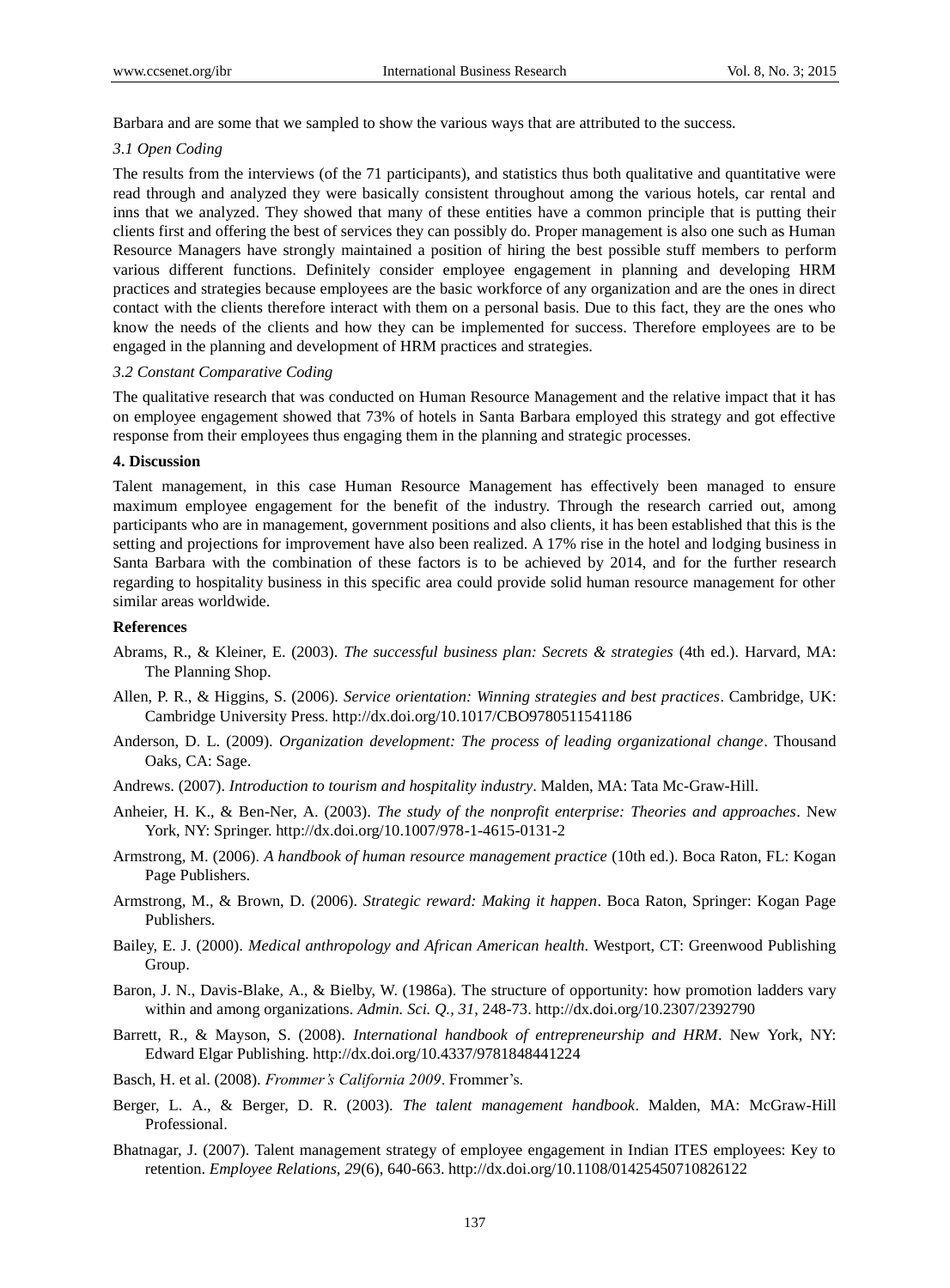Blakeslee, A. M., & Fleischer, C. (2007). *Becoming a writing researcher.* New York, NY: Routledge.

- Boella, M. J., & Goss-Turner, S. (2005). *Human resources management in the hospitality industry* (8th ed.). Oxford, UK: Butterworth-Heinemann.
- Bogardus, A. M. (2004). *Human resources jumsptart*. Hoboken, NJ: John Wiley and Sons.
- Bohlander, G. W., & Snell, S. (2009). *Managing human resources* (15th ed.). Florence, KY: Cengage Learning.
- Bousfield, P. (1999). *The elements of practical psycho-analysis*. New York, NY: Routledge.
- Burke, R. J., & Cooper, C. L. (2006). *The human resources evolution: Why putting people first matters*. Oxford, UK: Emerald Group Publishing.
- Business & Legal Reports, Inc. (2002). *Guide to mold management*. Harvard, MA: Business & Legal Reports, Inc.
- Business & Legal Reports, Inc. (2006). *Managing an HR department of one.* Harvard, MA: Business & Legal Reports, Inc.
- Calo, T. J. (2008). Talent management in the era of the aging workforce: The critical role of knowledge transfer. *Public Personnel Management, 37*(4), 403-416.
- Cascio, W. F. (2002). *Responsible restructuring: Creative and profitable alternatives to layoffs*. New York, NY: Berrett-Koehler Publishers.
- Catteeuw, F., Flynn, E., & Vonderhorst, J. (2007). Employee engagement: Boosting productivity in turbulent times. *Organization Development Journal, 25*(2), 151-157.
- Cheese, P., Thomas, R. J., & Craig, E. (2007). *The talent powered organization: Strategies for globalization, talent management and high performance*. Hoboken, NJ: Kogan Page Publishers.
- Chiste, K. B. (1996). *Aboriginal small business and entrepreneurship in Canada*. CA: Aptus Press.
- Chuai, X., & Preece, D. (2008). Is talent management just "old wine in new bottles?" *Management Research News, 31*(12), 901-911. http://dx.doi.org/10.1108/01409170810920611
- Clegg, S. (2006). *The sage handbook of organization studies* (2nd ed.). Thousand Oaks, CA: Sage.
- Cooke, F. L. (2005). *HRM, work and employment in China*. New York, NY: Routledge.
- Creswell, J. W. (2003). *Research design: Qualitative, quantitative, and mixed method approaches* (2nd ed.). Thousand Oaks, CA: Sage.
- Cunningham, I. (2007). Talent management: Making it real. *Development and Learning in Organizations, 21*(2), 4-6. http://dx.doi.org/10.1108/14777280710727307
- Daniels, P. W. (1985). *Service industries: A geographical appraisal*. New York, NY: Routledge.
- Davis, T., & Cutt, M. (2007). *Talent assessment: A new strategy for talent management*. Boca Raton, FL: Gower Publishing, Ltd.
- Davis-Blake, A., & Uzzi, B. (1993). Determinants of employment externalization: A study of temporary workers and independent contractors. *Administrative Science Quarterly, 38*, 195-223. http://dx.doi.org/10.2307/2393411
- Dobbin, F. R., Lauren, B., Edelman, J. W., Meyer, W., Richard, S., & Ann, S. (1988). *The expansion of due process in organizations* (pp. 71–98).
- Dollard, M. F., Helen, R. W., & Allan, H. W. (2003). *Occupational stress in the service professions*. Boca Raton, FL: CRC Press.
- Dowling, P. J., Festing, M., & Engle, A. D. (2008). *International human resource management: Managing people in a multinational context* (5th ed.). Florence, KY: Cengage Learning EMEA.
- Eckstein, S. (2003). *Manual for research ethics committees* (6th ed.). Cambridge, UK: Cambridge University Press. http://dx.doi.org/10.1017/CBO9780511550089
- Enz, C. A. (2009). *Hospitality strategic management: Concepts and cases* (2nd ed.). Hoboken, NJ: John Wiley and Sons.
- Ferris, G. R., Buckley, M. R., & Allen, G. M. (1992). Promotion systems in organizations. *Hum. Res. Plan., 15*, 47-68.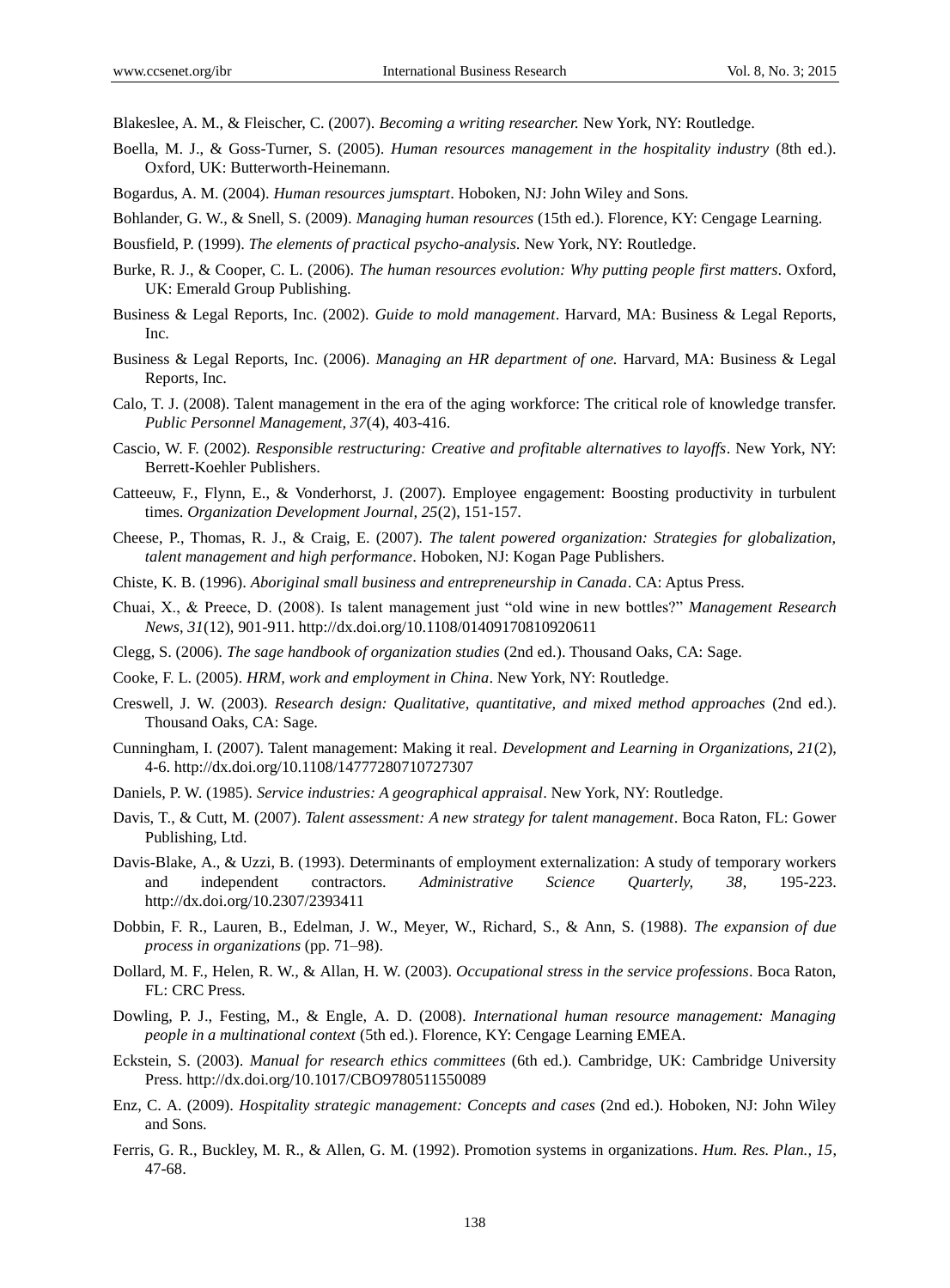- Galanaki, E., & Papalexandris, A. E. (2005). Entrepreneurial and professional CEOS: Differences in motive and responsibility profile. *Leadership and Organization Development Journal, 26*(12), 141-162.
- Gallos, J. V., & Schein, E. H. (2006). *Organization development: A Jossey-Bass reader*. Hoboken, NJ: John Wiley and Sons.
- Garrow, V., & Hirsh, W. (2008). *Public Personnel Management, 37*(4), 389-402.
- Garvin, A. (2002). *The American city: What works, what doesn't* (2nd ed.). Malden, MA: McGraw-Hill Professional.
- Gravetter, F. J., & Forzano, L. B. (2008). *Research methods for the behavioral sciences* (3rd ed.). Florence, KY: Cengage Learning.
- Guarino, A. C. (2007). *Smart is not enough!: The south pole theory and other powerful talent management secrets*. Hoboken, NJ: John Wiley and Sons.
- Guilding, C. (2002). *Financial management for hospitality decision makers.* Oxford, UK: Butterworth-Heinemann.
- Guthrie, J. P., & Olian, J. D. (1991a). Drug and alcohol testing programs: Do firms consider their operating environment? *Hum. Res. Plan., 14*, 221-32.
- Hayes, D. K., & Ninemeier, J. D. (2008). *Human resources management in the hospitality industry*. Hoboken, NJ: John Wiley and Sons.
- Hendry, C. (1994). *Human resources strategies for international growth*. New York, NY: Routledge.
- Hiltrop, J. M. (2006). A diagnostic framework for building HR capability in organizations. *Strategic Change, 15*, 341-351. http://dx.doi.org/10.1002/jsc.776
- Holbeche, L. (2009). *Aligning human resources and business strategy* (2nd ed.). Oxford, UK: Butterworth-Heinemann.
- Hughes, J. C., & Rog, E. (2008). Talent management: A strategy for improving employee recruitment, retention and engagement within hospitality organizations. *International Journal of Contemporary Hospitality Management, 20*(7), 743-757. http://dx.doi.org/10.1108/09596110810899086
- Jarvis, P., & Griffin, C. (2003). *Adult and continuing education: Major themes in education*. New York, NY: Taylor & Francis.
- Jaszay, C., & Dunk, P. (2003). *Training design for the hospitality industry.* Florence, KY: Cengage Learning.
- Jupp, V. (2006). *The sage dictionary of social research methods*. Pine Forge Press.
- Kirkland, S. E. (2007). Elements of partnership between HR and learning and development: Create a win/win. *Organization Development Journal, 25*(4), 141-144.
- Krishnaswamy, K. N., Sivakumar, A. I., & Mathirajan, M. (2009). *Management research methodology*. New Delhi, IN: Pearson Education India.
- Kropp, P. S. (2006). *California vieja: Culture and memory in a modern American place*. San Francisco, CA: University of California Press.
- Lawler, E. E. III, Mohrman, S. A., & Ledford, G. E. (1992). *Employee involvement and total quality management: Practices and re-suits in fortune 1000 companies*. San Francisco, CA: Jossey-Bass.
- Lawrence, P. (2004). *The change game: How today's global trends are shaping tomorrow's companies*. Kogan Page Publishers.
- Losey, M. R., & Ulrich, D. (2005). *The future of human resource management*. Hoboken, NJ: John Wiley and Sons.
- Macey, W. H. Schneider, B., Karen, M. B., & Scott, A. Y. (2009). *Employee engagement: Tools for analysis, practice, and competitive advantage*. Hoboken, NJ: John Wiley and Sons. http://dx.doi.org/10.1002/9781444306538
- Marchington, M., & Wilkinson, A. (2005). *Human resource management at work: People management and development* (3rd ed.). New York, NY: CIPD Publishing.
- Marr, J. A. (2007). Globalizing the OD function Meeting global and regional needs. *Organization Development Journal, 25*(4), 145-149.